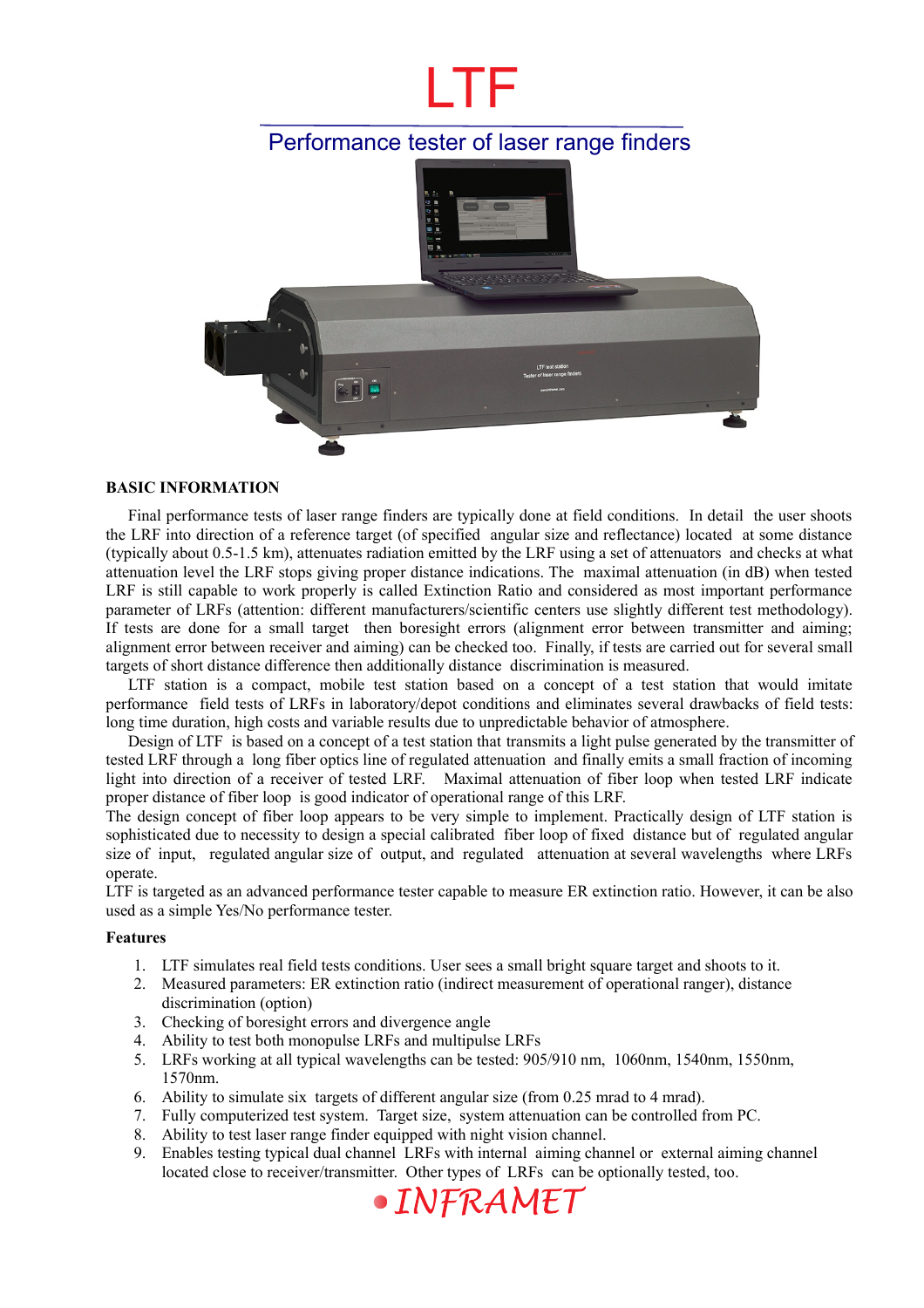## LTF

## Performance tester of laser range finders

#### **TECHNICAL SPECIFICATION**

| Parameter                                  | <b>Value</b>                                            |
|--------------------------------------------|---------------------------------------------------------|
| Spectral range                             | 700-1700nm                                              |
| Calibrated wavelengths                     | Typical: 1060nm, 1550 band (1540, 1550, 15570), 910 nm  |
| Number of simulated targets                | One (option up to three)                                |
| Simulated target distance                  | About 1200 m                                            |
| Regulated attenuation range                | At least 40dB                                           |
| Attenuation regulation method              | Motorized, PC control                                   |
| Max target size                            | 4 mrad                                                  |
| Minimal target size                        | $0.25$ mrad                                             |
| Regulation of target size                  | Step regulation, five values                            |
| Control of target size                     | Motorized, PC control                                   |
| Ability to simulate boresight errors       | Yes, simulation of non parallel axis of transmitter and |
|                                            | receiver                                                |
| Max acceptable diameter of transmitter     | 50 mm (models with bigger optics can be delivered)      |
| optics                                     |                                                         |
| Max acceptable diameter of receiver optics | 50mm (models with bigger optics can be delivered)       |
| Design optimization                        | Testing LRFs having two separate channels (LRFs having  |
|                                            | coaxial optics can be optionally tested)                |
| Location of tested LRF relative to test    | LTF optics should overlaps optics of tested LRF         |
| station                                    |                                                         |
| Work temperature range                     | 5°C to 40°C                                             |
| Storage temperature range                  | -5 $\rm ^{\circ}C$ to 60 $\rm ^{\circ}C$                |
| Humidity range                             | up to 95% (non condensing)                              |
| Voltage power                              | AC 110-230 V                                            |
| Dimensions                                 | 1360x 320x280 (main module) plus typical PC dimensions  |
| Mass                                       | $44 \text{ kg}$                                         |

#### **Requirements on tested LRFs**

From the point of optics the laser range finders can be divided onto several groups:

- A) Dual channel LRFs with integrated aiming (two separate optical channels and aiming system integrated with transmitter or receiver. The channels are located at very short distance from one to another.
- B) Three channel LRFs having channels at short distance from each other. Aiming device is a separate optical channel.
- C) Dual channel LRFs with additional aiming channels (optical sight/video camera) located at significant distance from LRF optics,
- D) Single channel LRFs built using using coaxial optics solution (receiver is integrated with transmitter (and sometimes also with a video camera as aiming device) in one optical system)
- E) LRFs using an external thermal imager as an aiming device.

Typical LTF test station is built using two separate optical channels. Diameter of optics in both optical channels is 70mm. It is typically required that optics of the LTF station should at least partially overlap the optics of the tested LRF (Fig.1). It means that situation shown in Fig 1a is preferable but situation shown in Fig.1b is still acceptable.